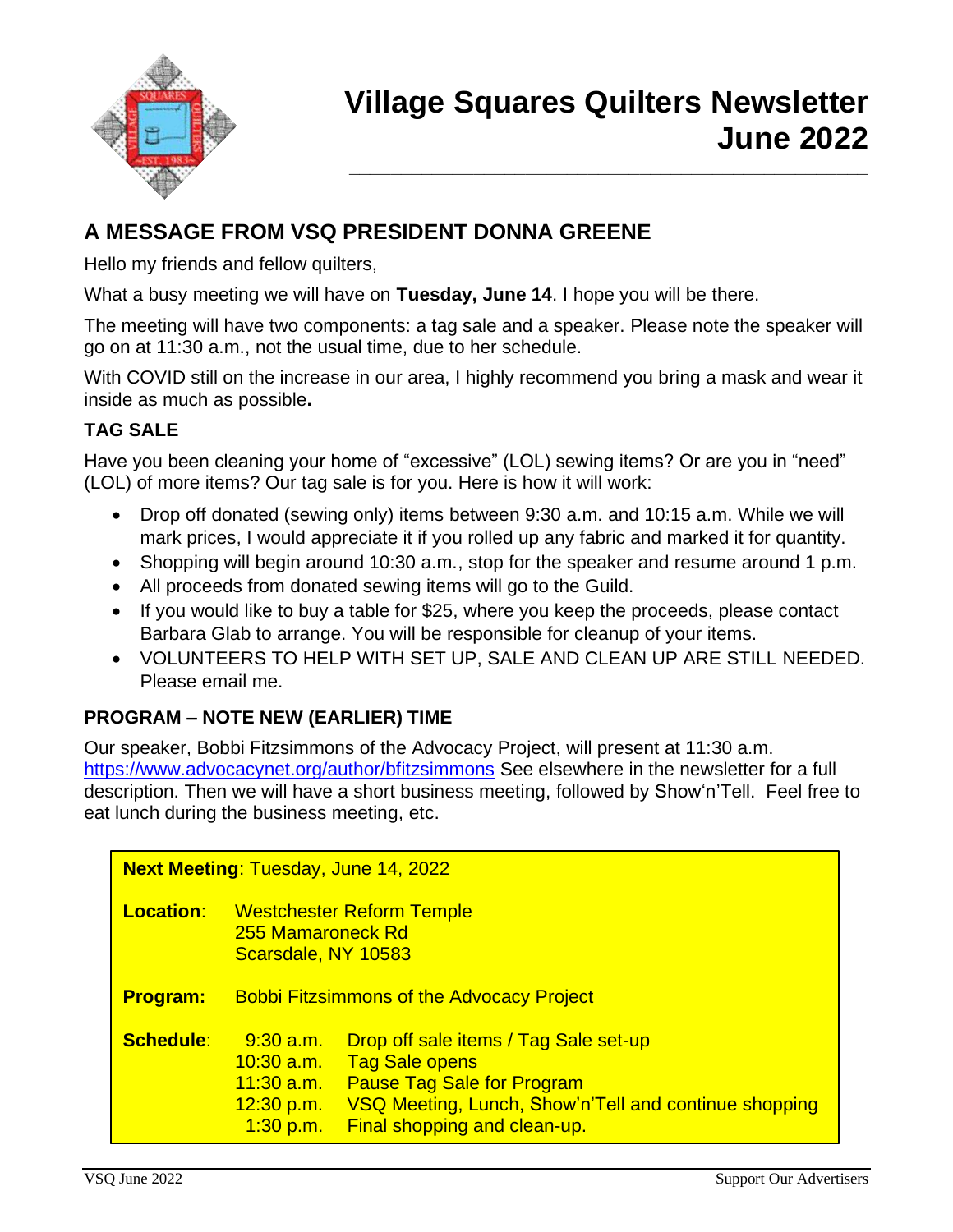#### **UPDATES ETC.**

- Susan Wolman is heading our committee to "help" the Westchester Children's Association create a community quilt from squares made by children and supporters. At the June meeting, Susan will be distributing bags with squares and strips to those interested in helping assemble this. We have, I believe, 22 bags so need as many of you as possible to assist.
- Pat Julian will be giving an overview of her findings from the discussion at the May meeting on what program enhancements we might bring back to VSQ meetings.
- Hard to believe but it is time to begin collecting dues again. Our 2022-23 fiscal year begins Aug. 1, and consistent with past practices we begin collecting at the June meeting. Help us get a jump start on this by bringing a check for \$45 to the meeting.
- A big thank you to Linda Quartuccio and her team of volunteers for overseeing the spring luncheon at the May meeting. I heard through the grapevine a good time was had by all.
- **Tuesday, July 12 and Tuesday, Aug. 9:** These are our informal get togethers as we pay for the space rental but don't line up speakers. In July, we hope you will come and sew blocks for the Westchester Children's Association quilt. We also may do some technique demonstrations that can run a bit longer than our April Members Teaching Members. I will circulate emails with more details when it is closer, as our newsletter is not published during the summer.
- The list of fall dates for meetings is listed elsewhere in this newsletter. Mark your calendars **now** to avoid conflicts with dentist appointments, etc.

## **HOPE TO SEE YOU JUNE 14.**

Donna

## **\*\*\* CONGRATULATIONS \*\*\***

CONGRATULATIONS to the following VSQ members who "ribboned" at **Northern Star Quilters' Guild** 2022 Quilt Show - *World of Quilts XLI* held April 30 and May 1, 2022:

Susan Deshensky, Sheryl Fleishaker, Barbara Glab and Helen May.

#### **A FEW REMINDERS**:

Food restrictions at WRT – no pork products, no shell fish and no nuts.

Should there be are any last-minute changes to the meeting location, VSQ will contact you via email (for those with email) or phone (all others) as per VSQ's snow emergency procedures. So, please check email (or voicemail) before leaving home for the meeting.

AND…..Please wear your name tag.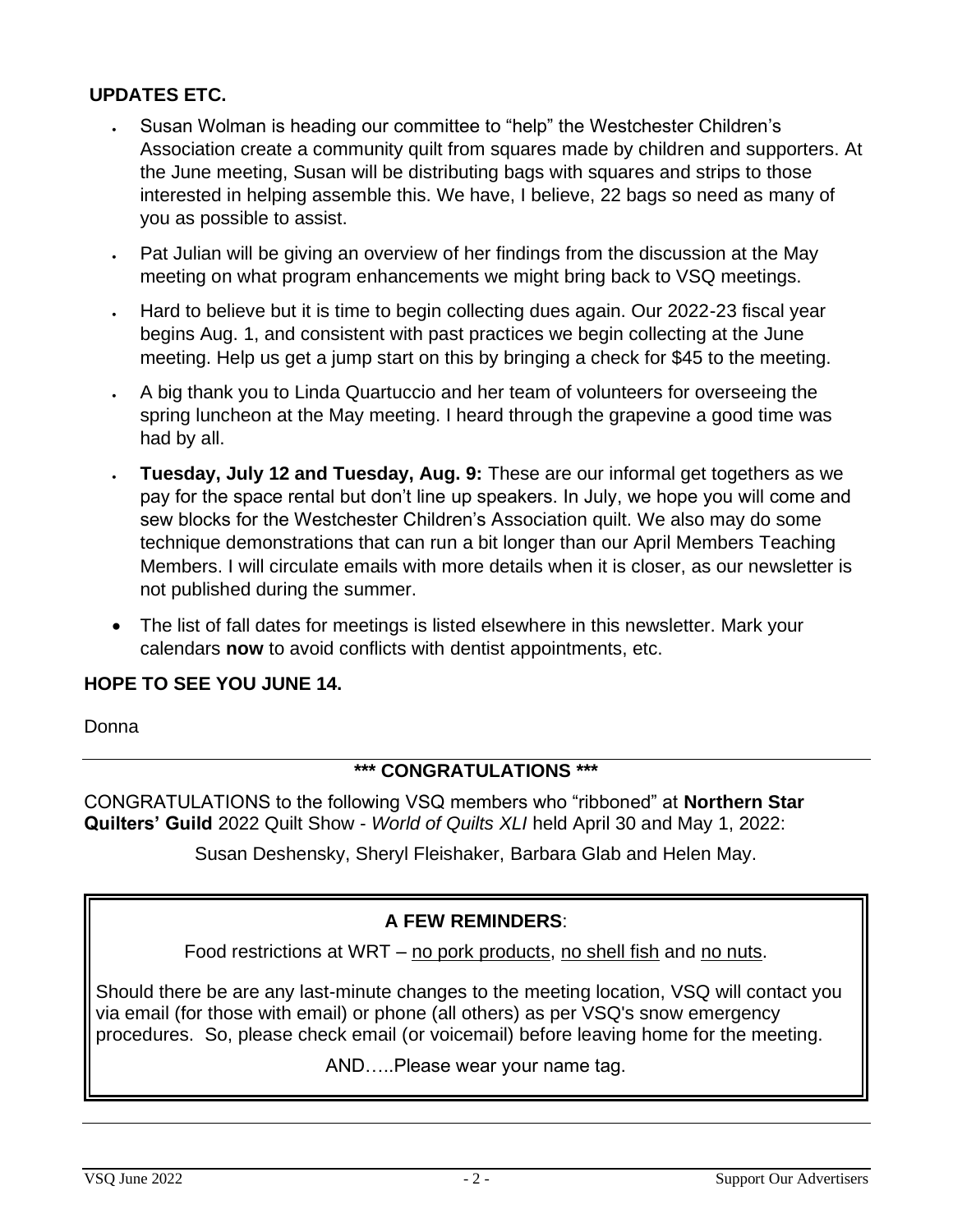# **CALENDAR – UPCOMING VSQ MEETINGS**

*An update from the Editor*

Tuesday, June 14: Tag sale and speaker (Note: the speaker will start at 11:30 a.m.) Tuesday, July 12: No speaker. Informal sewing. Tuesday, Aug. 9: No speaker. Informal sewing. Tuesday, Sept. 13: In-person speaker. Tuesday, Oct. 18: In-person speaker. (Note: this is the 3rd Tuesday of the month, due to the Jewish holidays.) Tuesday, Nov. 8: In-person speaker. Tuesday, Dec. 13: TBD in-person or Zoom.

## **JUNE'S PROGRAM**

#### *Provided by Barbara (Bobbi) Fitzsimmons*

Our speaker for our meeting on June 14 will be **Barbara (Bobbi) Fitzsimmons,** on the topic of *The Advocacy Project's Quilt Program.* The Advocacy Project helps marginalized communities to tell their stories, strengthen their organizations, take action, and mobilize new support.



An enthusiastic supporter of AP's quilt program, Barbara (Bobbi) is a retired educator who has taught at all levels of education from preschool through graduate school. She has a BA in history from Old Dominion University and an MSED and Ed.D. from the University of Southern California. As a curriculum specialist, she developed training programs for USC in Germany, for the US Navy in Newfoundland, Canada, and a graduate program for the Overseas Federation of Teachers for teachers in the DoD Dependents Schools on three continents. In the US, she has been an associate professor at Lasell

College (Newton, MA) and Morris College (Sumter, SC). She was also Director of Curriculum, Instruction, and Assessment for the North Kingstown, RI school district. As an educational consultant, she worked with a team to improve the national education programs of Pakistan, Egypt, and the UAE. Now retired, Bobbi is an outside evaluator of dissertations and education papers for Pakistan universities and education journals. She is also a docent and children's program educator at the Cameron Museum of Art in Wilmington, NC. She is an award-winning quilter who has conducted workshops and made presentations about quilting to schools, libraries, educational conferences, and guilds. Since 2010, she has made quilts for the Advocacy Project from Kosovo, Uganda, Palestine, Nepal (3), and Syria.

## **JUNE MEETING INFO.**

*From the Editor*

As you probably realized after reading Donna's letter that, in addition to the Tag Sale and our Speaker, a very busy meeting is planned for June. Some of the items are summarized below:

**MEMBERSHIP DIRECTORY:** *Shel Hoffman* has advised that the new VSQ 2022-2023 Membership Directory (with member photos) will be distributed at the June meeting. The directory lists each member's home address, home and cell phone numbers (where cell phone numbers are available) and email address. Some phone numbers are listed in bold type. This indicates the member's preferred call number.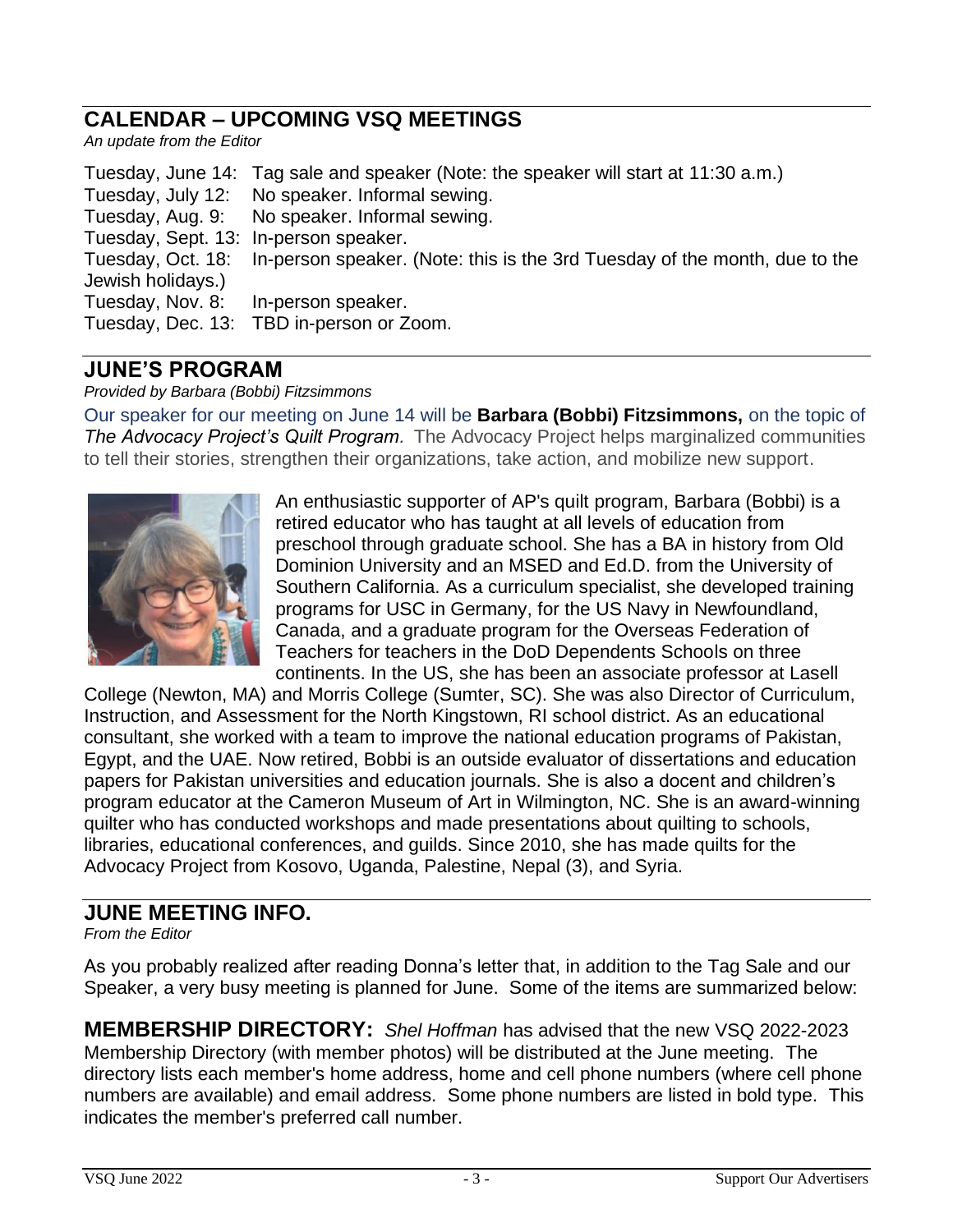# **WESTCHESTER CHILDRENS' ASSOCIATION QUILT:** *Susan Wolman* provided

the following update:

Hi VSQ,

Remember when the young woman from Westchester Children's Association (WCA) came and spoke to us?

Remember when we agreed to put together blocks designed to represent Hope, as it referred to by WCA?

Remember when that young woman who knew nothing about quilting resigned? Remember when we received 550 blocks, including scribbles from children? (You don't remember since that just happened.)

So friends, we need kind volunteers to make a square and the committee will put them together. Obviously, we will end up making more than one quilt.

Your job, should you accept it, would be to put together 25 5"x5" blocks with sashing. Not bad eh? I'll have a bag of blocks and sashing along with directions for you at the June meeting.

I beg you, if I ever agree to something like this again, remember to remind me that this is crazy and I should *never* do it again.

Thank you in advance. Susan

# **FOLLOW-UP RE: May's Luncheon Conversation Topic:** *Pat Julian* provided the

following update:

Thank you all for your active participation in the informative discussion held at the conclusion of the May 10, 2022 luncheon re: **activities the guild should consider for 2022 – 2023**. Maxine Shaines and I reviewed your notes on the forms returned to us plus our notes (memories?) of the discussion. In short, **Tips and Techniques** proved to be the Number One suggestion including a specific request to "restart Tips and Techniques!".

A day or two prior to our June meeting, the full summary of our findings will be emailed to all members. Please review and come to the meeting re your preferences going forward. If you will not be at the meeting, please email your preferences to reach me (piulian01@verizon.net) prior to the meeting.

## **OUTREACH**

*From Maria Eyckmans* 

Hello everyone. I hope all is well.

#### **BATTING**

Full and Queen size batting is available to members for charity quilts. It is being stored at my house. You can contact me at [meyckmans@aol.com](mailto:meyckmans@aol.com) if you would like to pick some up.

Janet Bozzone also keeps a few packages in the trunk of her car. You can speak to her at our meetings if you need batting.

--------------------------------------------------------------------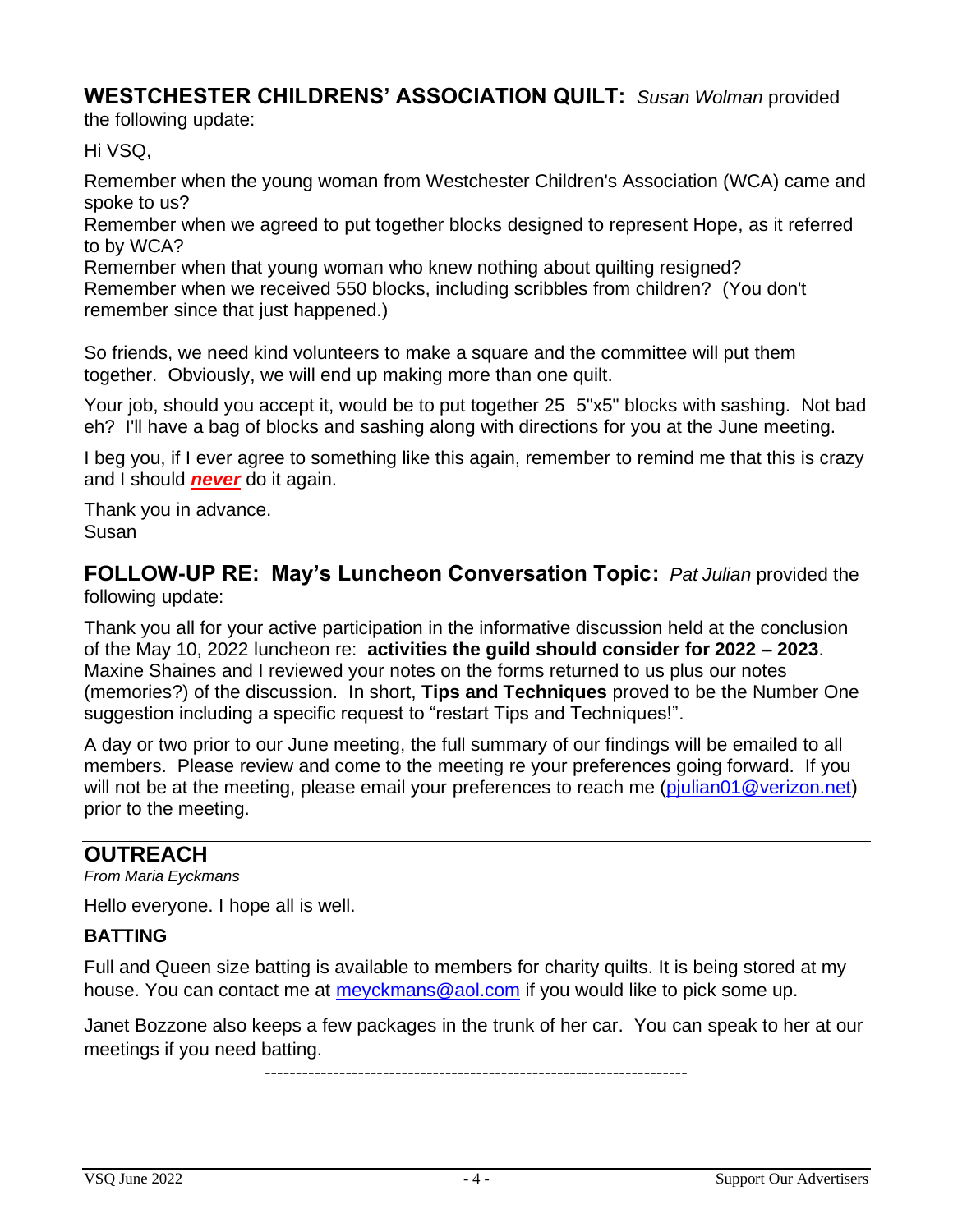Any questions regarding quilts, etc. should be directed to the following members:

- VA, Montrose, and White Plains Hospital Rhona Hiney.
- Furniture Sharehouse and Hearts to Home Susan Wolman
- Coming Home Project Barbara Wexler
- Project Linus Janice Ewing
- Pins and Needles Lee Kimmel
- Marymount Georgina Correa

\*\*If you are donating your quilt or wheel chair bag to any of the above sites, please log it in the green log book on the attendance table and give it to the member whose name appears above next to that site for delivery.

--------------------------------------------------------------------

#### **Quilt sizes for the outreach sites are as follows:**

VA- 42" x 60" White Plains Hospital – 40" x 46" Phelps Hospital – 42" x 60" Furniture Sharehouse – 60" x 80" Coming Home Project – 45" x 60" Hearts to Home 36" x 36", 40" x 50", or 40" x 60" Project Linus – 45" x 60" or 60" x 80" \*Project Linus will also accept other sizes. Marymount – Wheelchair bags and lap quilts 50" x 65" Pins and Needles is interested in children's crib size (36" x 45") quilts for Blythedale and Beacon Health Center

--------------------------------------------------------------------

Thank you to the following members who have donated quilts for charity in May 2022:

| Helen May       | - 1 quilt for Furniture Sharehouse                       |
|-----------------|----------------------------------------------------------|
| Jean Borsellino | - 1 quilt for Furniture Sharehouse                       |
|                 | - 2 baby quilts for Pins and Needles                     |
| Ronnie Huvane   | - 2 baby quilts                                          |
|                 | - 2 wheelchair bags for Marymount                        |
| Rose Fox        | - 7 lap quilts for Ukraine                               |
|                 | - 1 bed size quilt for National Historic Theatre auction |
| Janice H        | - 2 lap quilts                                           |
| Lee Kimmel      | - 1 baby quilt for Pins and Needles                      |
| Anonymous       | - 1 baby quilt for Pins and Needles                      |

Quilt labels are available at the meetings. Check with Donna Greene or Maria Eyckmans if you need one.

Every year, Pins and Needles collects baby quilts (approximately 36" x 45") to distribute to

Beacon Health and Blythedale over the December holidays. If interested, why not start making baby quilts now for the holidays? Lee Kimmell is our liaison for delivering the baby quits to Pins and Needles and will accept quilts at any time. Contact Lee at [Rkimmel22@aol.com](mailto:Rkimmel22@aol.com)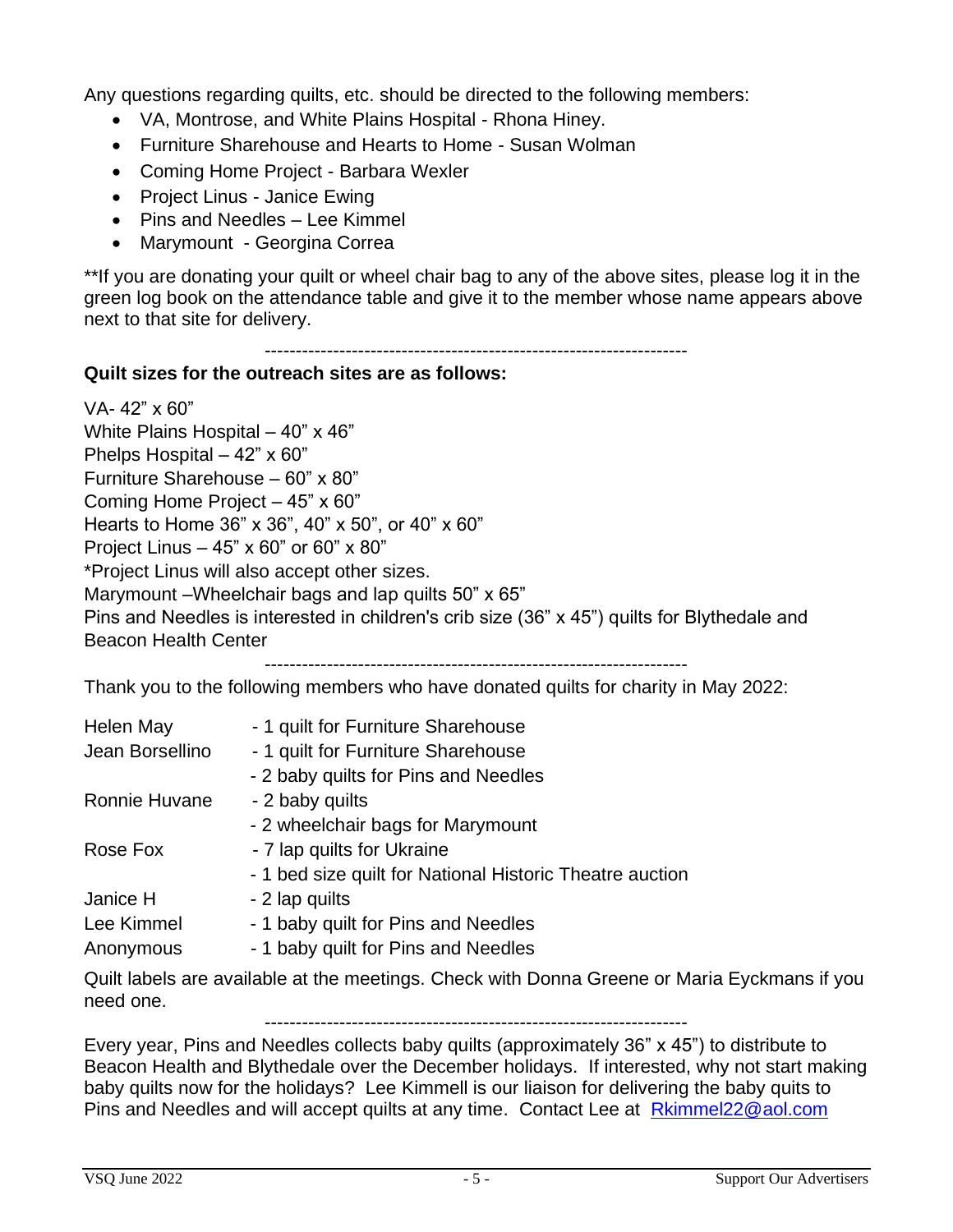--------------------------------------------------------------------

Laurie Quadagno-Lagronegro has volunteered to help us with the quilting of our charity quilts. Contact Laurie at: [laurieq@earthlink.net](mailto:laurieq@earthlink.net)

Remember – if you are not at the meeting and you donate a quilt or quilts and / or wheelchair bags, please e-mail Maria with the details. This way, our count of Outreach donations can be kept current / up-to-date.

## **QUILT SHOWS, EXHIBITS OF INTEREST (and other miscellaneous quilting-related info):**

**May 21 – June 26, 2022 The Art of the Quilt – Chappaqua NY.** Quilt exhibit with 30+ vintage and antique quilts displayed in the 1852 summer residence of Horace Greeley. Fri**,**  Sat and Sun only.

For more info: [www.eventbrite.com/e/the-](http://www.eventbrite.com/e/the)art-of-the-quilt-tickets-324418062157/

**June 16 – 18, 2022 Virtual Quilt Festival.** Online only and most of the curriculum will be available to registrants for on-demand viewing for 2 weeks after the event. For more info: [www.quilts.com/quilt-festival/virtual-quilt-festival/all-classes/](http://www.quilts.com/quilt-festival/virtual-quilt-festival/all-classes/)

**July 28-30, 2022 Maine Quilt Show – Augusta ME.** Over 500 quilts, workshops, events and activities to inspire you whether you're an experienced quilter, beginner or an admirer of this art form.

For more info: [www.mainequilts.org/quilt\\_show/](http://www.mainequilts.org/quilt_show/)

**Augu**s**t 4-6, 2022 – Bayberry Quilters Show – Harwich MA.** "Let's Celebrate!" is their theme — they look forward to celebrating overcoming the many obstacles and challenges of the past year and sharing all the quilts they've made! For More info: [www.bayberryquiltersofcapecod.com/quilt-show.](http://www.bayberryquiltersofcapecod.com/quilt-show)

**August 11-13, 2022 – Mancuso's QuiltFest New England – Springfield MA.** The festival will feature the entries to the QuiltFest New England National Quilt Competition, an array of special exhibits, and the always fabulous Merchants Mall. In addition, a talented faculty will present workshops where you may learn the latest in quilting techniques. For more info: [www.quiltfest.com/upcoming-shows-and-events/world-quilt-new-england/](http://www.quiltfest.com/upcoming-shows-and-events/world-quilt-new-england/) 

**Ongoing.** Cheryl Lynch, who was one of our early speakers when we pivoted to Zoom, has a free online Webinar tutorial about raw edge appliqué on the Sulky website. For more info: [www.sewingonline.sulky.com/store/](http://www.sewingonline.sulky.com/store/) then scroll to and click on "Free Webcasts."